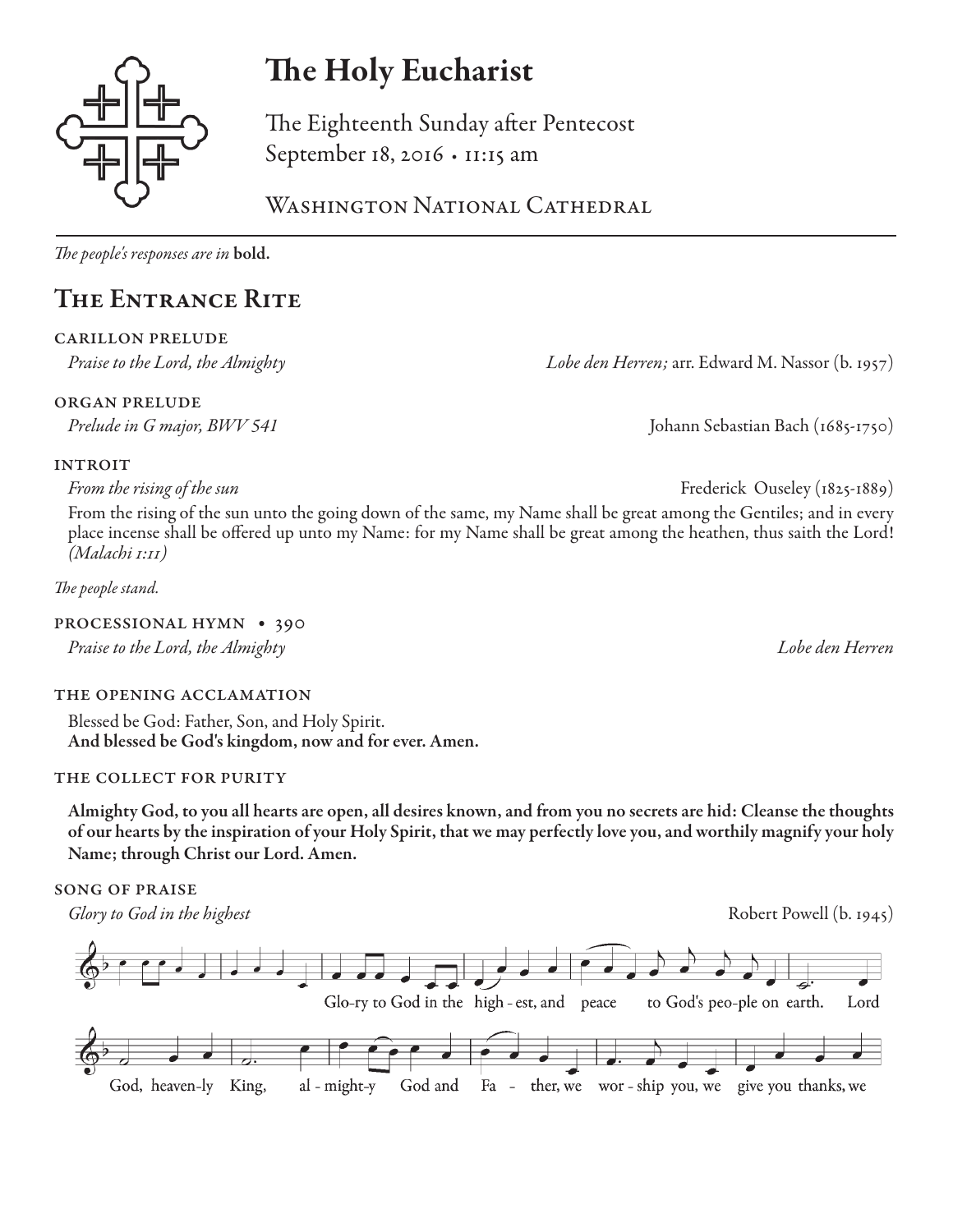

# The Word of God

#### THE COLLECT OF THE DAY

The Lord be with you. And also with you. Let us pray.

Grant us, Lord, not to be anxious about earthly things, but to love things heavenly; and even now, while we are placed among things that are passing away, to hold fast to those that shall endure; through Jesus Christ our Lord, who lives and reigns with you and the Holy Spirit, one God, for ever and ever. Amen.

*The people are seated.* 

#### THE FIRST READING Amos 8:4-7

Hear this, you that trample on the needy, and bring to ruin the poor of the land, saying, "When will the new moon be over so that we may sell grain; and the sabbath, so that we may offer wheat for sale? We will make the ephah small and the shekel great, and practice deceit with false balances, buying the poor for silver and the needy for a pair of sandals, and selling the sweepings of the wheat." The Lord has sworn by the pride of Jacob: Surely I will never forget any of their deeds.

The Word of the Lord. Thanks be to God.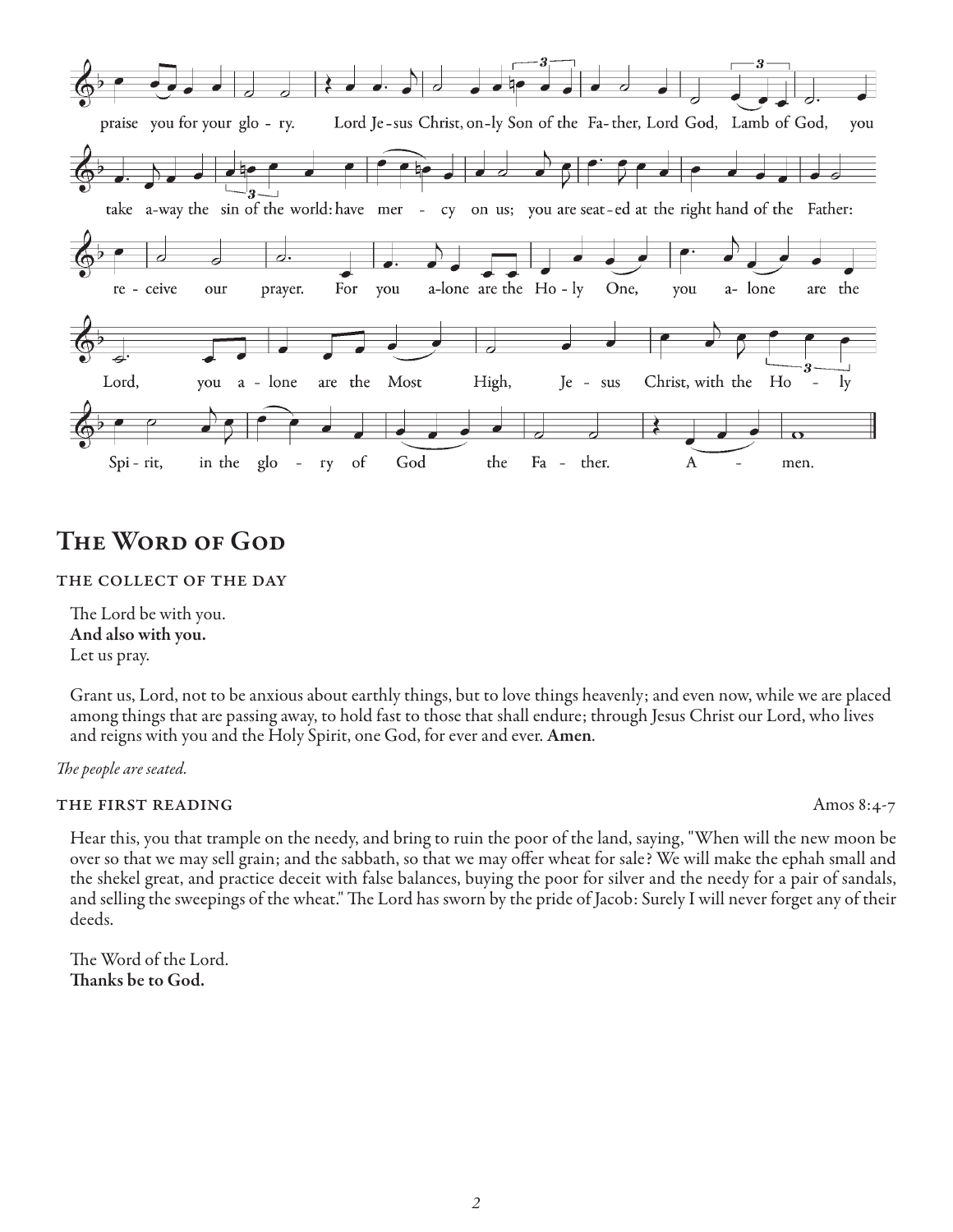*The choir introduces the antiphon; then all repeat.* 



Hallelujah!

Give praise, you servants of the Lord; praise the Name of the Lord. Let the Name of the Lord be blessed, from this time forth for evermore. From the rising of the sun to its going down let the Name of the Lord be praised. The Lord is high above all nations, and his glory above the heavens. Who is like the Lord our God, who sits enthroned on high but stoops to behold the heavens and the earth? He takes up the weak out of the dust and lifts up the poor from the ashes. He sets them with the princes, with the princes of his people. He makes the woman of a childless house to be a joyful mother of children.

*All repeat the antiphon.* 

#### THE SECOND READING THE SECOND READING

First of all, I urge that supplications, prayers, intercessions, and thanksgivings be made for everyone, for kings and all who are in high positions, so that we may lead a quiet and peaceable life in all godliness and dignity. This is right and is acceptable in the sight of God our Savior, who desires everyone to be saved and to come to the knowledge of the truth. For there is one God; there is also one mediator between God and humankind, Christ Jesus, himself human, who gave himself a ransom for all—this was attested at the right time. For this I was appointed a herald and an apostle (I am telling the truth, I am not lying), a teacher of the Gentiles in faith and truth.

The Word of the Lord. Thanks be to God.

*The people stand.*

hymn at the sequence • 488 *Be thou my vision, O Lord of my heart* 

*Slane*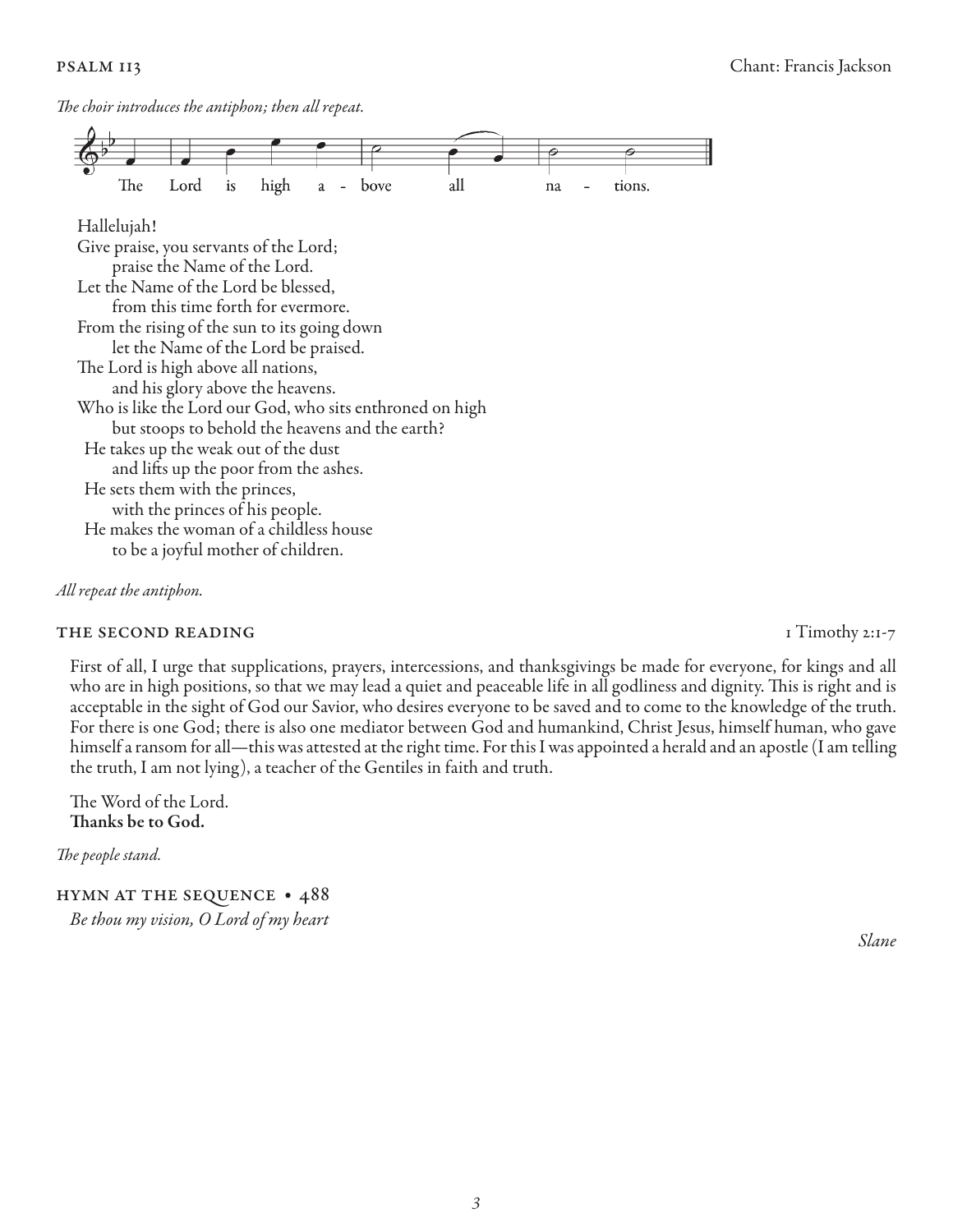#### THE HOLY GOSPEL Luke 16:1-13

The Holy Gospel of our Lord Jesus Christ according to Luke. Glory to you, Lord Christ.

Jesus said to the disciples, "There was a rich man who had a manager, and charges were brought to him that this man was squandering his property. So he summoned him and said to him, 'What is this that I hear about you? Give me an accounting of your management, because you cannot be my manager any longer.' Then the manager said to himself, 'What will I do, now that my master is taking the position away from me? I am not strong enough to dig, and I am ashamed to beg. I have decided what to do so that, when I am dismissed as manager, people may welcome me into their homes.' So, summoning his master's debtors one by one, he asked the first, 'How much do you owe my master?' He answered, 'A hundred jugs of olive oil.' He said to him, 'Take your bill, sit down quickly, and make it fifty.' Then he asked another, 'And how much do you owe?' He replied, 'A hundred containers of wheat.' He said to him, 'Take your bill and make it eighty.' And his master commended the dishonest manager because he had acted shrewdly; for the children of this age are more shrewd in dealing with their own generation than are the children of light. And I tell you, make friends for yourselves by means of dishonest wealth so that when it is gone, they may welcome you into the eternal homes. Whoever is faithful in a very little is faithful also in much; and whoever is dishonest in a very little is dishonest

also in much. If then you have not been faithful with the dishonest wealth, who will entrust to you the true riches? And if you have not been faithful with what belongs to another, who will give you what is your own? No slave can serve two masters; for a slave will either hate the one and love the other, or be devoted to the one and despise the other. You cannot serve God and wealth."

The Gospel of the Lord. Praise to you, Lord Christ.

*The people are seated at the invitation of the preacher*

the sermon The Reverend Canon Jan Naylor Cope

*The people stand.*

#### the nicene creed

We believe in one God, the Father, the Almighty, maker of heaven and earth, of all that is, seen and unseen.

We believe in one Lord, Jesus Christ, the only Son of God, eternally begotten of the Father, God from God, Light from Light, true God from true God, begotten, not made, of one Being with the Father. Through him all things were made. For us and for our salvation, he came down from heaven: by the power of the Holy Spirit he became incarnate from the Virgin Mary, and was made man. For our sake he was crucified under Pontius Pilate; he suffered death and was buried. On the third day he rose again in accordance with the Scriptures; he ascended into heaven and is seated at the right hand of the Father. He will come again in glory to judge the living and the dead, and his kingdom will have no end. We believe in the Holy Spirit, the Lord, the giver of life, who proceeds from the Father and the Son. With the Father and the Son he is worshiped and glorified.

He has spoken through the Prophets.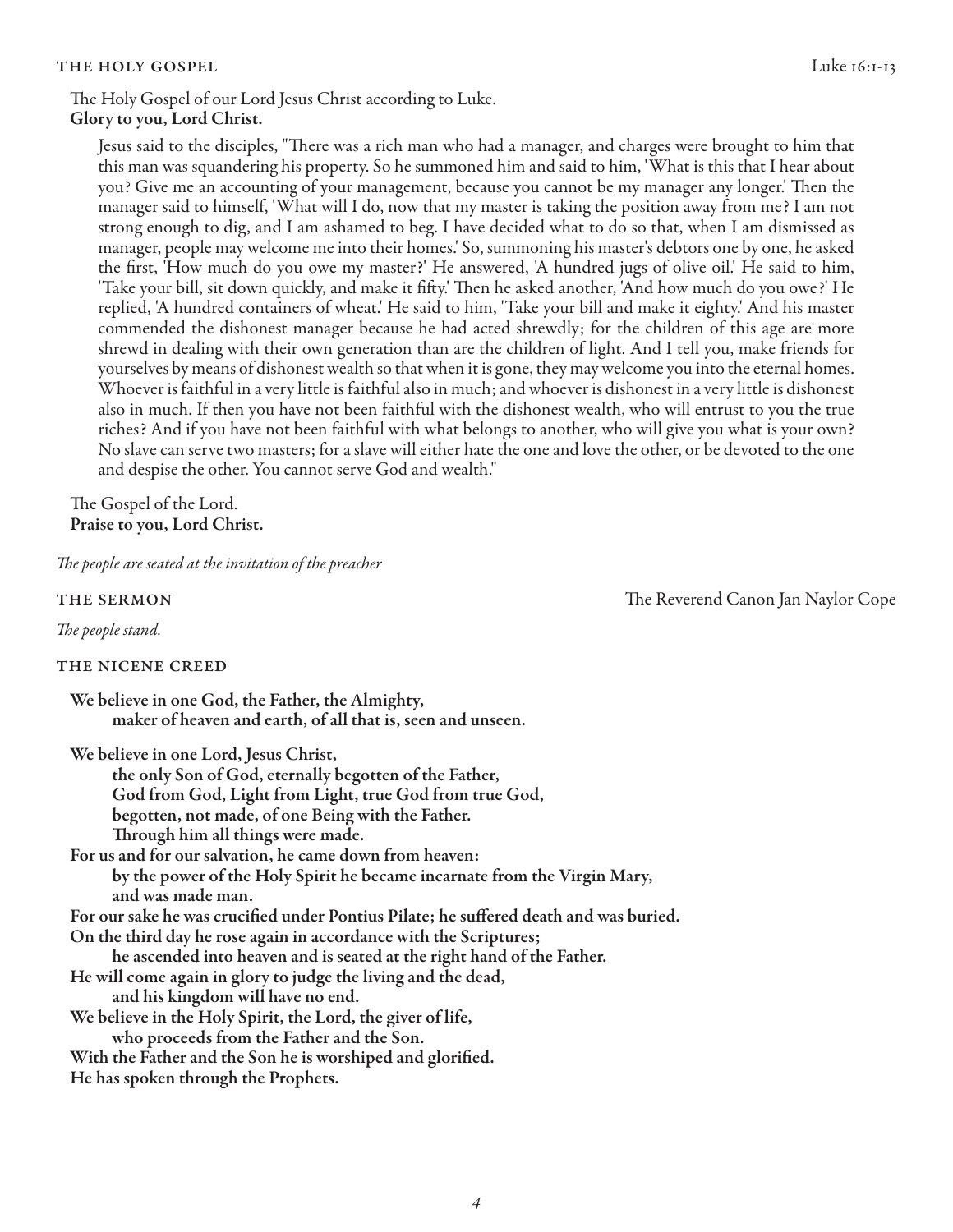We believe in one holy catholic and apostolic Church. We acknowledge one baptism for the forgiveness of sins. We look for the resurrection of the dead, and the life of the world to come. Amen.

#### the prayers of the people

*After each intercession,*

For your love and goodness, we give you thanks, O God.

*The presider prays the concluding collect, and the people respond,* Amen.

#### confession and absolution

Most merciful God,we confess that we have sinned against you in thought, word, and deed, by what we have done, and by what we have left undone. We have not loved you with our whole heart; we have not loved our neighbors as ourselves. We are truly sorry and we humbly repent. For the sake of your Son Jesus Christ, have mercy on us and forgive us; that we may delight in your will, and walk in your ways, to the glory of your Name. Amen.

*The presider offers absolution and the people respond,* Amen.

#### THE PEACE

The peace of Christ be always with you. And also with you.

*The people greet one another with a sign of God's peace and then are seated.*

#### the offertory

*The people remain seated while an offering is received to support the Cathedral's ministry of sharing God's love with the world.*

#### anthem at the offertory

*Praise the Lord, O my soul* **Ned Rorem (b. 1923)** Ned Rorem (b. 1923)

Hallelujah! Praise the Lord, O my soul. I will praise the Lord as long as I live; I will sing praises to my God while I have my being. Put not your trust in rulers nor in any child of earth, for there is no help in them. When they breathe their last, they return to earth and in that day their thoughts perish. Happy are they who have the God of Jacob for their help! Whose hope is in the Lord their God; who made heaven and earth, the seas, and all that is in them; who keeps his promise forever; who gives justice to those who are oppressed, and food to those who hunger. The Lord sets the prisoners free the Lord opens the eyes of the blind; the Lord lifts up those who are bowed down; The Lord loves the righteous; the Lord cares for the stranger; he sustains the orphan and widow, but frustrates the way of the wicked. The Lord shall reign forever, your God, O Zion, throughout all generations. Hallelujah! *(Psalm 146)*

*The people stand.*

hymn at the presentation • 538

*God of mercy, God of grace Lucerna Laudoniae*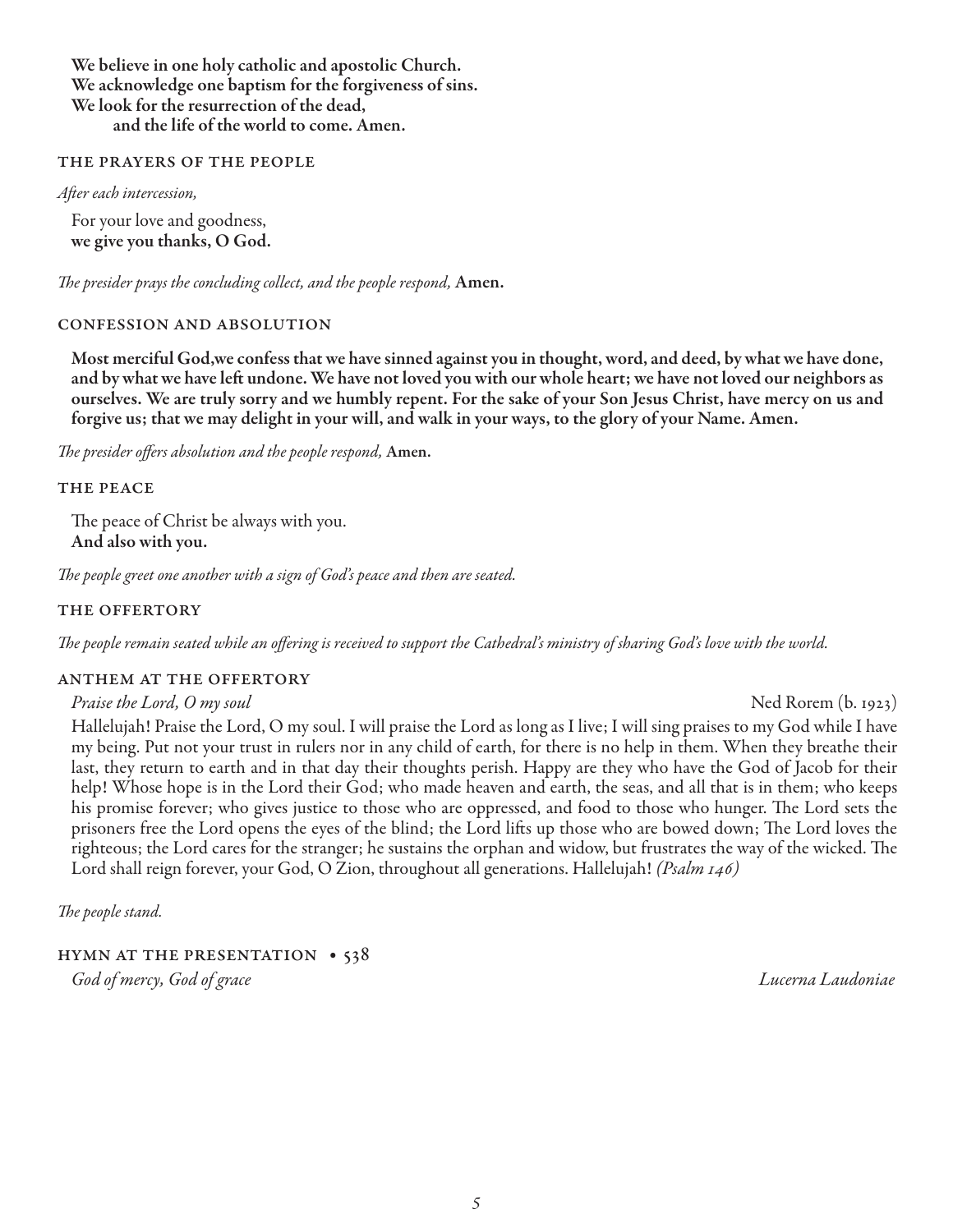# The Holy Communion

# the great thanksgiving

The Lord be with you. And also with you. Lift up your hearts. We lift them to the Lord. Let us give thanks to the Lord our God. It is right to give God thanks and praise.

*The presider offers our thanks to God for the grace and mercy made available to us in Christ, and in response we sing:*

### sanctus *&* benedictus



*The presider gives thanks to God for the reconciling work of Christ's passion and resurrection and prays over the bread and wine.*

Therefore we proclaim the mystery of faith: Christ has died. Christ is risen. Christ will come again.

We celebrate the memorial of our redemption, O Father, in this sacrifice of praise and thanksgiving. Recalling his death, resurrection, and ascension, we offer you these gifts. Sanctify them by your Holy Spirit to be for your people the Body and Blood of your Son, the holy food and drink of new and unending life in him.

Sanctify us also that we may faithfully receive this holy Sacrament, and serve you in unity, constancy, and peace; and at the last day bring us with all your saints into the joy of your eternal kingdom. All this we ask through your Son Jesus Christ. By him, and with him, and in him, in the unity of the Holy Spirit all honor and glory is yours, Almighty Father, now and for ever. AMEN.

### the lord's prayer

Notre Père…, Padre nuestro…, Vater unser…,

Our Father, who art in heaven, hallowed be thy Name, thy kingdom come, thy will be done, on earth as it is in heaven. Give us this day our daily bread. And forgive us our trespasses, as we forgive those who trespass against us. And lead us not into temptation, but deliver us from evil. For thine is the kingdom, and the power, and the glory, for ever and ever. Amen.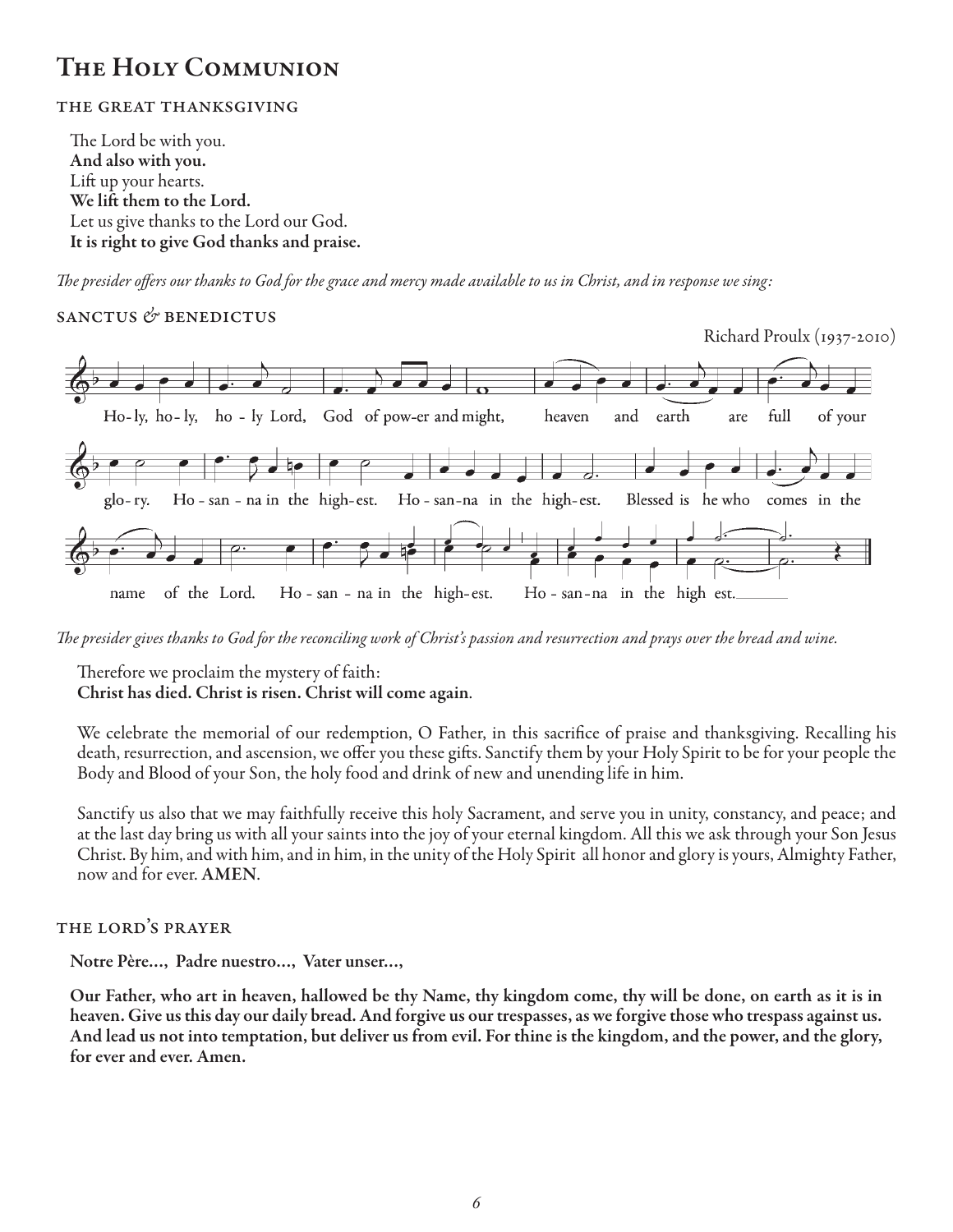#### the breaking of the bread *&* the fraction anthem



*The people are seated.*

#### THE INVITATION TO COMMUNION

*All who seek God and a deeper life in Christ are welcome to receive Holy Communion. Please receive the bread in open and outstretched hands and sip the wine from the chalice, guiding it gently to your lips; or you may dip the wafer into the wine. Gluten-free wafers are available; please make your need known to the minister. Respond to receiving Communion by saying* Amen. *If you prefer to receive a blessing instead, please indicate your choice by crossing your hands across your chest.* 

*During the administration of Holy Communion the laying on of hands and prayers for healing is offered in St. John's Chapel. Please enter the chapel by the ramp to the right of the pulpit.*

#### anthem during the communion

*O sacrum convivium* Olivier Messiaen (1908-1992) *Sung in Latin.* O sacred feast, wherein Christ is received: the memory of his Passion is renewed in us. Our souls are filled with grace, and the pledge of everlasting glory is given unto us. Alleluia. *(Antiphon for the Feast of Corpus Christi)*

*The people stand.* 

#### the postcommunion prayer

Eternal God, heavenly Father, you have graciously accepted us as living members of your Son our Savior Jesus Christ, and you have fed us with spiritual food in the Sacrament of his Body and Blood. Send us now into the world in peace, and grant us strength and courage to love and serve you with gladness and singleness of heart; through Christ our Lord. Amen.

#### the blessing

*The presider blesses the people, and the people respond,* Amen*.*

closing hymn • 594 *God of grace and God of glory Cwm Rhondda*

the dismissal

Go in peace to love and serve the Lord. Thanks be to God.

organ voluntary *Fugue in G major, BWV 541* J. S. Bach